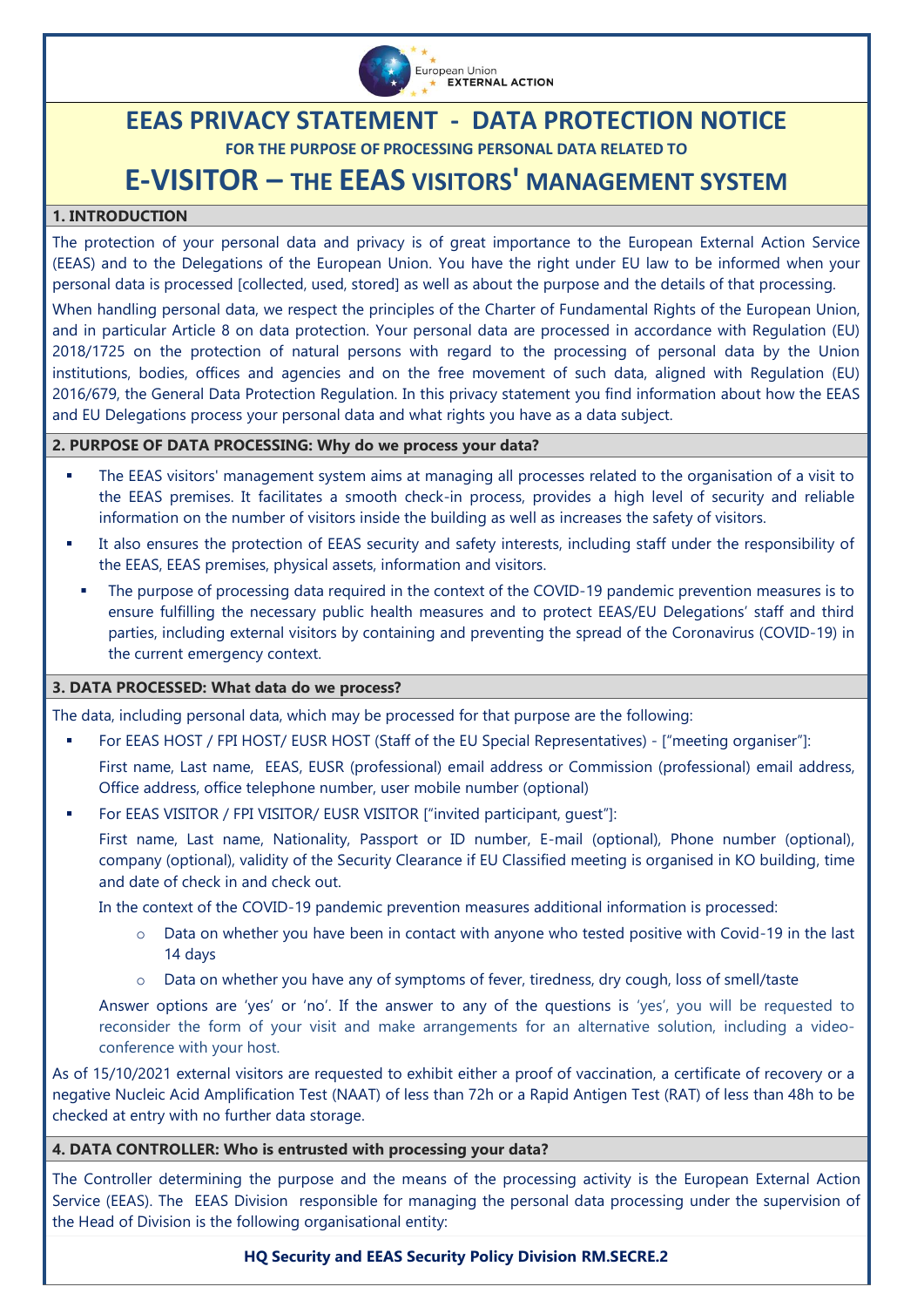# **5. RECIPIENTS OF THE PERSONAL DATA: Who has access to your data?**

The recipients of your data may be

- EEAS staff of the organisational entity acting as meeting organiser (HOST); In respect of data required in the context of the COVID-19 pandemic prevention measures the meeting organiser will be notified in an e-mail only about the fact that at least one of your answers was "Yes"
- Staff of the Service for Foreign Policy Instruments (FPI) of the European Commission, when FPI acts as the meeting organiser, has access to the same data as the meeting organiser in the EEAS.
- EEAS staff who act as administrators/host of the system
- Assigned staff of HQ Security and EEAS Security Policy (RM.SECRE.2) with access to Yes/No replies on screen
- Contractors of external security companies in charge of EEAS accreditation services, who for the performance of their duties need access to the IT system (subject to their "need to know") and to follow the instructions of the EEAS Internal Security in application of the EEAS access policy
- Contractor of external company "Proxyclick" which is the service provider of the system and acts as Cloud Customer has only access if absolutely required for troubleshooting purposes, under the binding clauses of the Data Processing Agreement (DPA).

Even though not considered as recipients under Regulation (EU) 2018/1725, investigating entities of the EEAS, the EU and Police forces in the exercise of their official authorities may be granted access to personal data processed by the eVisitor system. This is subject to the authorisation by the relevant EEAS Authority.

Personal data is not intended to be transferred to a third country or an international organisation. The given information will not be communicated to third parties, except where necessary for the purposes outlined above.

#### **6. ACCESS, RECTIFICATION, ERASURE OF DATA: What rights do you have?**

You have the right of access to your personal data and the right to correct your inaccurate, or incomplete personal data taking into account the purpose of the processing. The right of rectification can only apply to factual data processed. Under certain conditions, you have the right to ask the deletion of your personal data or restrict their use as well as to object at any time to the processing of your personal data on grounds relating to your particular situation. We will consider your request, take a decision and communicate it to you without undue delay and in any event within one month of receipt of the request. That period may be extended by two further months where necessary. Efforts will be made that if deemed legitimate rectification or deletion requests would be implemented in general in 10 working days. Special attention is drawn to the consequences of a request for erasure, in which case any trace to be able to contact an individual, e.g. a visitor to notify for example about contact with a contaminated person, will be lost. For more detailed legal references, you can find information in Articles 14 to 21, 23 and 24 of Regulation (EU) 2018/1725. In specific cases, restrictions under Article 25 of the Regulation may apply. The EEAS may restrict the right of access, rectification or erasure as well as the right to know about a data breach for the grounds of protecting EEAS internal security laid down in Article 25(1)(d). If you wish to exercise your rights or have questions concerning the processing of your personal data, you may address them to the Data Controller via the FMB:

# **EEAS SECURITY ACCREDITATION**

# **[<EEAS-SECURITY-ACCREDITATION@eeas.europa.eu>](mailto:EEAS-SECURITY-ACCREDITATION@eeas.europa.eu)**

# **7. LEGAL BASIS: On what grounds we collect your data?**

- The processing of personal data is necessary for the performance of a task carried out in the public interest and in the exercise of official authority vested in the EEAS, namely to preserve the security of its buildings. The processing is lawful under Article 5(1)(a) of Regulation (EU) 2018/1725.
- Data, including health-related information is processed based on Article 10.2 (i): public interest in the area of public health, in addition to Art. 5.1 (a): necessary for the public interest in the exercise of duty of care and Art. 5.1 (e) vital interest of individuals.
- [Council Decision of 26 July 2010 establishing the organisation and functioning of the EEAS \(2010/427/EU\)](http://www.eeas.europa.eu/background/docs/eeas_decision_en.pdf) OJ L 201, 3/8/2010, p. 30.
- Regulation No 31 (EEC), 11 (EAEC), laying down the Staff Regulations of Officials and the Conditions of Employment of Other Servants of the European Economic Community and the European Atomic Energy Community(OJ 45, 14.6.1962, p. 1385)
- Decision of the High Representative of the Union for Foreign Affairs and Security Policy of 19/09/2017 on the security rules for the European External Action Service (ADMIN(2017)10).
- ADMIN(2021)251 Decision of the Secretary General of the European External Action Service of 12/10/2021 on Health and Safety Measures for visitors to the EEAS premises in Brussels (Ref. Ares(2021)6208970 - 12/10/2021).